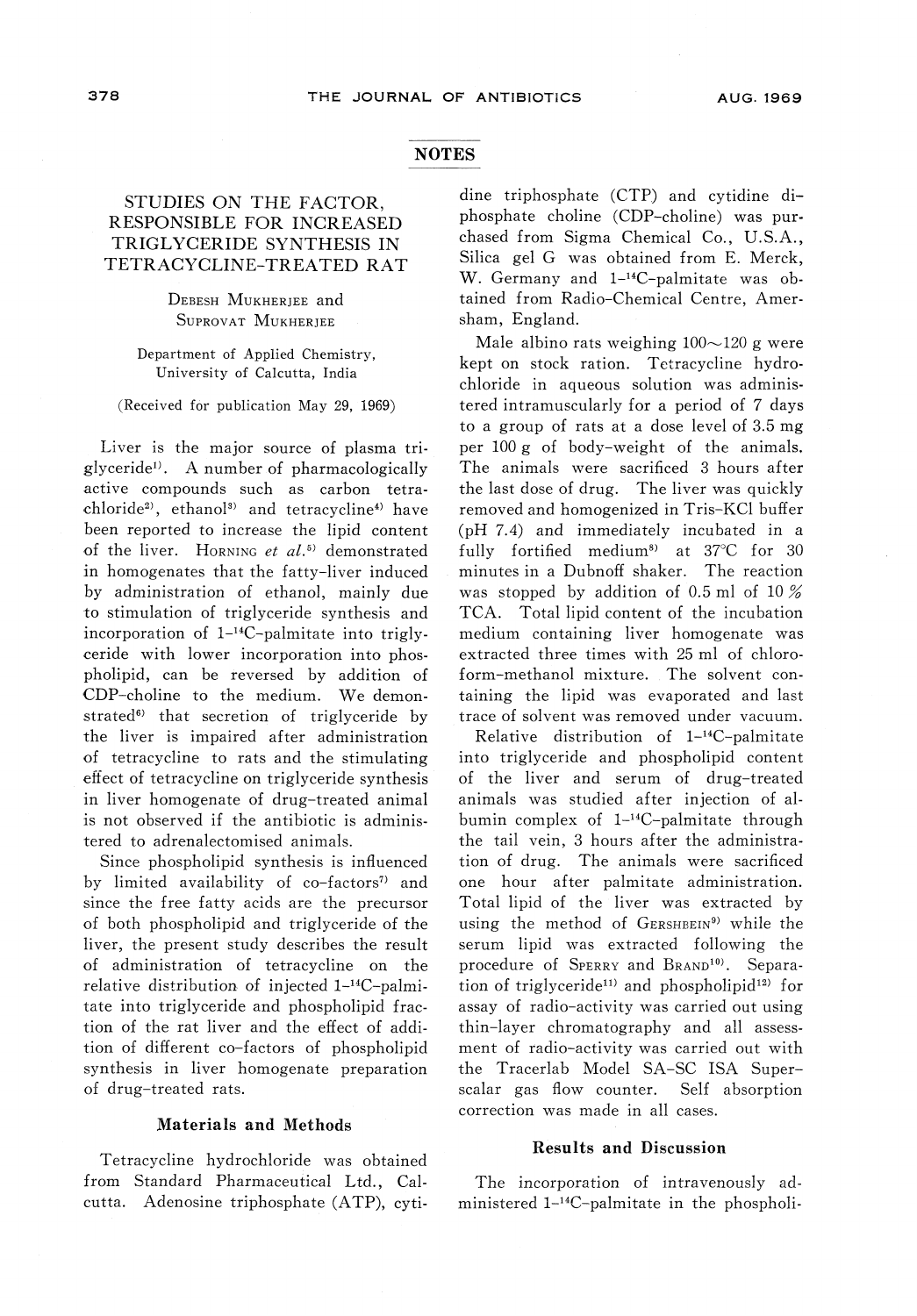|                 |                                     |     | 1 <sup>-14</sup> C-Palmitate activity in cpm<br>(per g or per ml) |                                  | Phospholipid/Triglyceride |
|-----------------|-------------------------------------|-----|-------------------------------------------------------------------|----------------------------------|---------------------------|
|                 |                                     |     | Triglyceride                                                      | Phospholipid                     | Ratio                     |
| Liver<br>tissue | Control<br>Tetracycline-treated (6) | (6) | $9,200 \pm 130$<br>$21,000 \pm 300$                               | 12, $700 \pm 127$<br>$5,230+105$ | 1.38<br>0.24              |
| Serum           | Control<br>Tetracycline-treated (6) | (6) | $2,000 \pm 75$<br>$1,150 \pm 120$                                 | $1,150 \pm 100$<br>$650 + 80$    | 0.57<br>0.56              |

Table 1. Comparative utilization of intravenously administered radio-palmitate for triglyceride and phospholipid synthesis in control and tetracycline-treated rats.

1-<sup>14</sup>C-Palmitate (8.5×10<sup>5</sup> cpm/100 g of body weight) was administered as albumin complex to each rat through the tail vein 3 hours after administration of 3.5 mg tetracycline per 100 g of body weight of rat. Duplicate aliquots of lipid extract were used for thin-laver chromatographic separation. Blood was drawn by cardiac puncture at the end of 1 hour after  $1-14C$ -palmitate separation. Blood was drawn by cardiac puncture at the end of 1 hour after  $1-4$ <sup>n</sup>-l-palmit administration and liver excised after killing the animal immediately after the collection of blood. Figure in parenthesis represents the number of animals.

pid and triglyceride fraction of the liver rats is presented in Table 1. The increased radio-activity in triglyceride fraction of liver, and simultaneous decrease in serum that the release of newly synthesised trigly ceride from liver to the circulation is impaired, is in accord with our previous observation. Following administration of  $1-14C$ -palmitate, increased radio-activity 1 C-palmitate, increased radio-act. appears in the phospholipid fraction of the the drug-treated animals. The palmitate radio-activity in the serum phospholipid moiety of control animals is also much higher than that of tetracycline-treated rats. The data clearly indicate that phospholipid :<br>triglyceride radio-activity ratio of serum triglyceride radio-activity ratio of serum of both control and tetracycline-treatgroups are almost identical inspite of the decrease in activity of phospholipid and<br>triglyceride moieties of the serum of drugtriglyceride moleties of the serum of drugtreated group. The decrease in phosphor pid : triglyceride radio-activity ratio in liver of drug-treated rats is due to less incorporaincreased incorporation of 1-<sup>14</sup>C-palmitate into triglyceride, which is mainly retain in the liver as a result of impaired secreti into the circulation. Since there is less incorporation of labelled palmitate into phospholipid of both liver and serum of drug-treated animals and incorporation of<br>1<sup>-14</sup>C-palmitate into liver glyceride is maxi-1<sup>1</sup> C-palmitate into liver glyceride is maximum, preferential utilization of free fatt

acid for triglyceride synthesis in liver of drug-treated animal, is indicated.

The effect of supplementation of CTP and CDP-choline on incorporation of  $1^{-14}C$ and CDP-choline on incorporation of 1-1-14Cpalmitate into phospholipids and trigly cerides in liver homogenate of control and<br>tetracycline-treated rats using *in vitro* incutetracycline-treated rats using *in vitro* incu bation system, is summarized in Table 2. In these experiments increased radio-activity<br>in triglyceride and a decreased incorporation of 1<sup>-14</sup>G-palmitate in phospholipid was observed under the conditions of the test. The experimental conditions outlined by STEIN  $et \ al.^{8)}$  are optimal for triglyceride synthesis and the lower incorporation of radio-activity in liver phospholipid in these in vitro experiments may not represent the true rates of synthesis in the intact animals. However, in the control group, supplementation of either CTP or CDP-choline in the medium does not appreciably alter the dis-<br>tribution of palmitate radio-activity between two lipid categories. When CTP is added to liver homogenate of tetracycline-treated rats, a stimulation of phospholipid synthesis is observed but the rate of synthesis is still lower than in the control group. When the incubation mixture is fortified with  $2 \times 2 \times 2 = 2 \times 2 = 2 \times 2 = 2 \times 2 = 2 \times 2 = 2 \times 2 = 2 \times 2 = 2 \times 2 = 2 \times 2 = 2 \times 2 = 2 \times 2 = 2 \times 2 = 2 \times 2 = 2 \times 2 = 2 \times 2 = 2 \times 2 = 2 \times 2 = 2 \times 2 = 2 \times 2 = 2 \times 2 = 2 \times 2 = 2 \times 2 = 2 \times 2 = 2 \times 2 = 2 \times 2 =$ micromoles of CDP-choline, significant fall in triglyceride synthesis is obtained, concomitant with increased incorporation of palmitate radio-activity in the phospholipid bio-synthesis approaches almost double the bio-synthesis approaches almost double the observed value in tetracycline-treated rat liver homogenate without any supplement